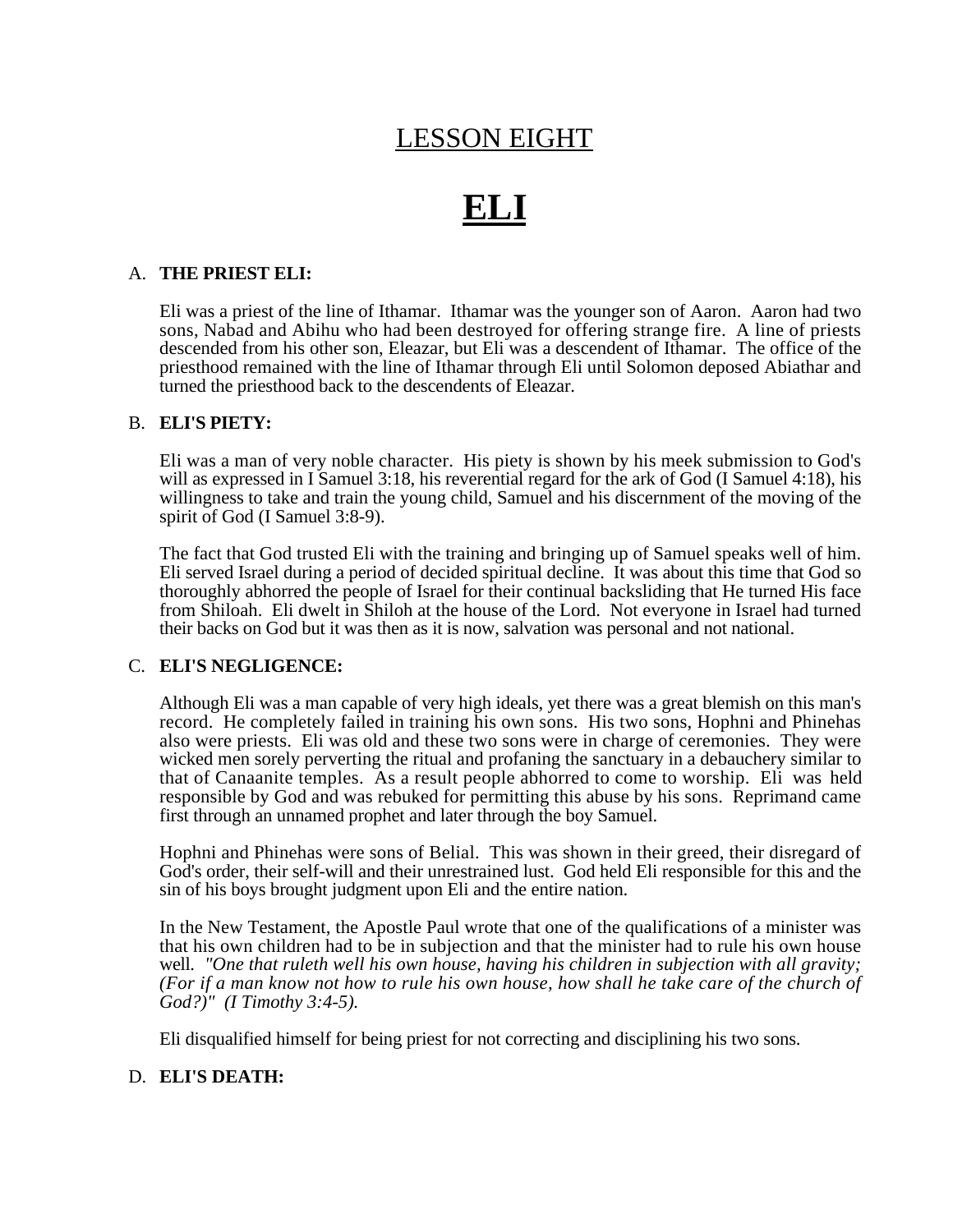Punishment came through a terrible battle with the Philistines. The Philistines had oppressed Israel for some twenty years and Israel attempted to end it by war. The battle was at Aphek. In the battle Israel was badly defeated and lost some 4,000 men. The people thinking that the presence of the ark at the battle front would help in fighting, and with permission from Hophni and Phinehas, they took the ark from Shiloh, contrary to God's will and brought it the 23 miles to camp. However, another great defeat was experienced. This time 30,000 men of Israel fell including Hophni and Phinehas and the ark was captured. When news of this catastrophe reached Shiloh, Eli fell from his seat, backward and died of a broken neck.

#### E. **THE ARK TAKEN BY THE PHILISTINES: (I Samuel 5 & 6).**

The ark of the tabernacle had been captured in the battle of Aphek, but was returned to Israel just seven months after its capture. This came about through a series of events in which God brought judgment upon the Philistines. First, the image of Dagon beside which the ark had been placed had twice been made to fall to the floor. Painful tumors had been inflicted on the people who in some instances brought death. Finally, the land had been overrun with mice.

The Philistine priests thought of a plan in which to test God, by placing the ark on a new cart drawn by young heifers. God intervened so that these young heifers drawing the wagon unbroken with their calves taken from them had wondrously moved straight along the road to Bethshemesh in Israelite territory. This story of the Philistine cows brings to us a great lesson of obedience, submission and sacrifice.

At Bethshemesh the ark was desecrated when curious people looked into it and God took the lives of many in punishment. Instead of sending it back to the tabernacle, the Bethshemites sent for men of Kirjath-jearim to come and get it. These people handled it properly because they experienced no harm but they still did not return it to the tabernacle. It remained with them until David brought it to Jerusalem.

#### F. **ICHABOD: (I Samuel 4:21).**

The wife of Phinehas was ready to bear a child when the news came of the death of her husband. She immediately gave birth to her child and died in childbirth. Before her death she named the child Ichabod. The word means: "The glory is departed from Israel." This tells us a great deal not only about the character of this good woman who died in childbirth, but also of the spiritual condition of all Israel. Ichabod not only spoke of the fact that the ark had been taken by the Philistines but it spoke of the great spiritual depravity of the entire nation. Israel had reached one of the darkest moments of her history.